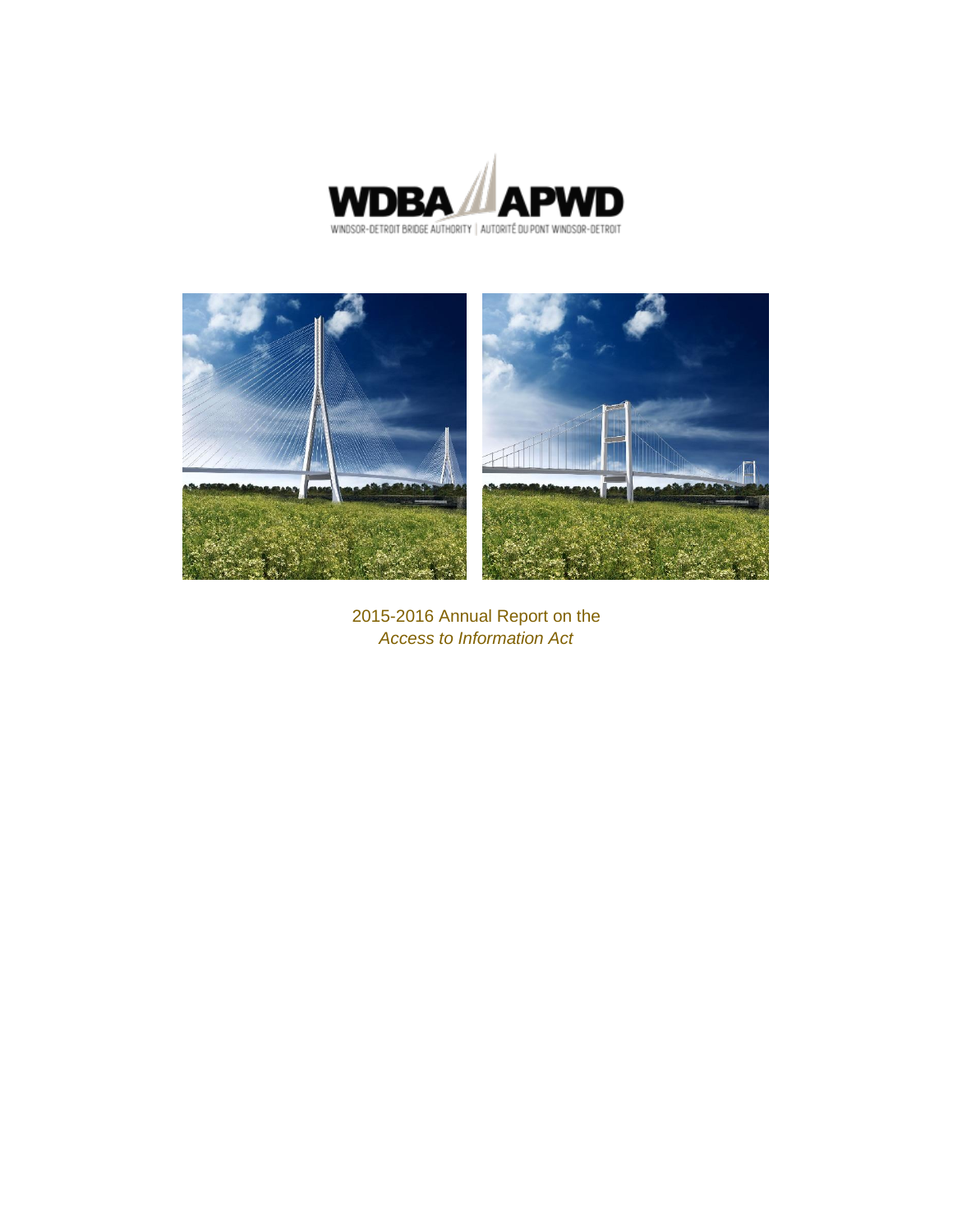# **Table of Contents**

- *1.* Report on the *Access to Information Act*
- 1.1 Introduction
- 1.2 Corporate Overview
- 1.3 Establishment of the ATIP Program
- 1.4 Delegation Orders
- 1.5 Statistical Report
- 1.6 Completion Time and Extensions
- 1.7 Education and Training
- 1.8 Policies, Guidelines, Procedures, and Initiatives
- 1.9 Complaints, Investigations and Federal Court Cases

#### **Appendices**

Appendix A: Statistical Report on the *Access to Information Act*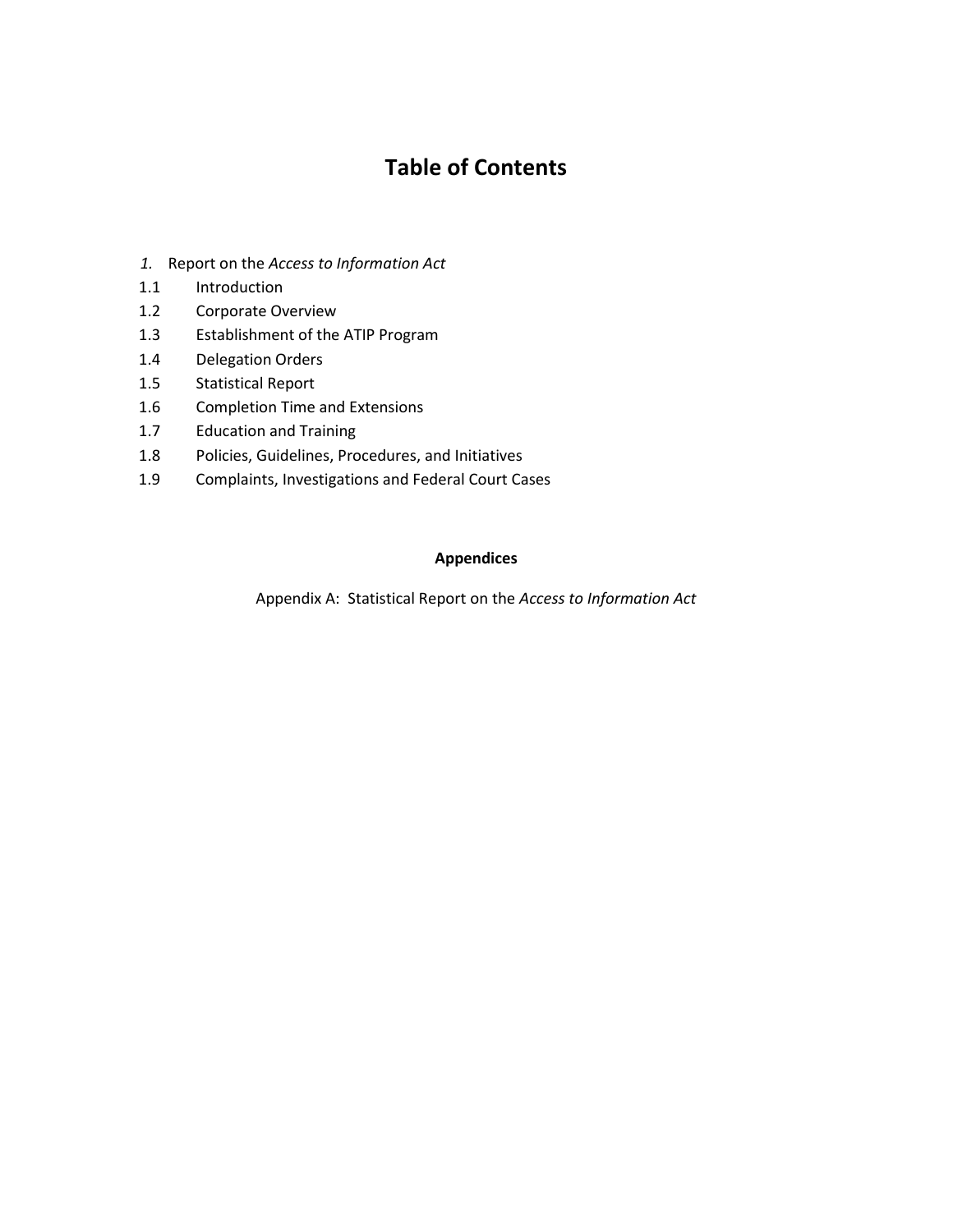# 1. Report on the *Access to Information Act*

# 1.1 Introduction

The *Access to Information Act* (the *ATI Act*) gives Canadian citizens, permanent residents and all individuals and corporations present in Canada the right of access to records under the control of a government institution, subject to the payment of the applicable fees and the exemption and exclusion provisions contained in the *Act*. The *ATI Act* complements, but does not replace, other means of obtaining government information.

This Annual Report, to be tabled in Parliament in accordance with section 72 of the *ATI Act*, summarizes the activities of the Windsor-Detroit Bridge Authority (WDBA) as they relate to the administration of the *ATI Act* for the period extending from April 1, 2015 to March 31, 2016.

# 1.2 Corporate Overview

WDBA is a non-agent parent Crown Corporation established by Letters Patent pursuant to s.29 (1) of the *International Bridges and Tunnels Act*. It is a Schedule III, Part I parent Crown Corporation under Part X of the *Financial Administration Act* (the FAA).

WDBA is accountable to Parliament through the Minister of Infrastructure and Communities. As a Crown corporation, it is subject to the Crown corporation governance regime established under Part X of the FAA and a range of other applicable statutes.

Under the terms of its Letters Patent and the Crossing Agreement, the WDBA is responsible for constructing and operating the Detroit River International Crossing (the NITC), through one or more public-private partnership (P3) agreements. (In May 2015, the Prime Minister of Canada and the Governor of the State of Michigan named the bridge and project, the Gordie Howe International Bridge.)

# 1.3 Establishment of the Access to Information and Privacy Program

The Access to Information and Privacy program was formally established during the reporting period, and the Chief Financial Administrative Officer (CFAO) coordinated most of the activities pertaining to the administration of the ATIP Acts, with the assistance of two staff members and one outside resource. Fiscal year 2016-2017 will be used to consolidate the program and develop in-house expertise on the interpretation and application of the two *Acts*.

# 1.4 Delegation Order

Section 73 of the *ATI Act* provides that "*The head of a government institution may, by order, designate one or more officers or employees of that institution to exercise or perform any of the powers, duties or functions of the head of the institution under this Act that are specified in the order.*"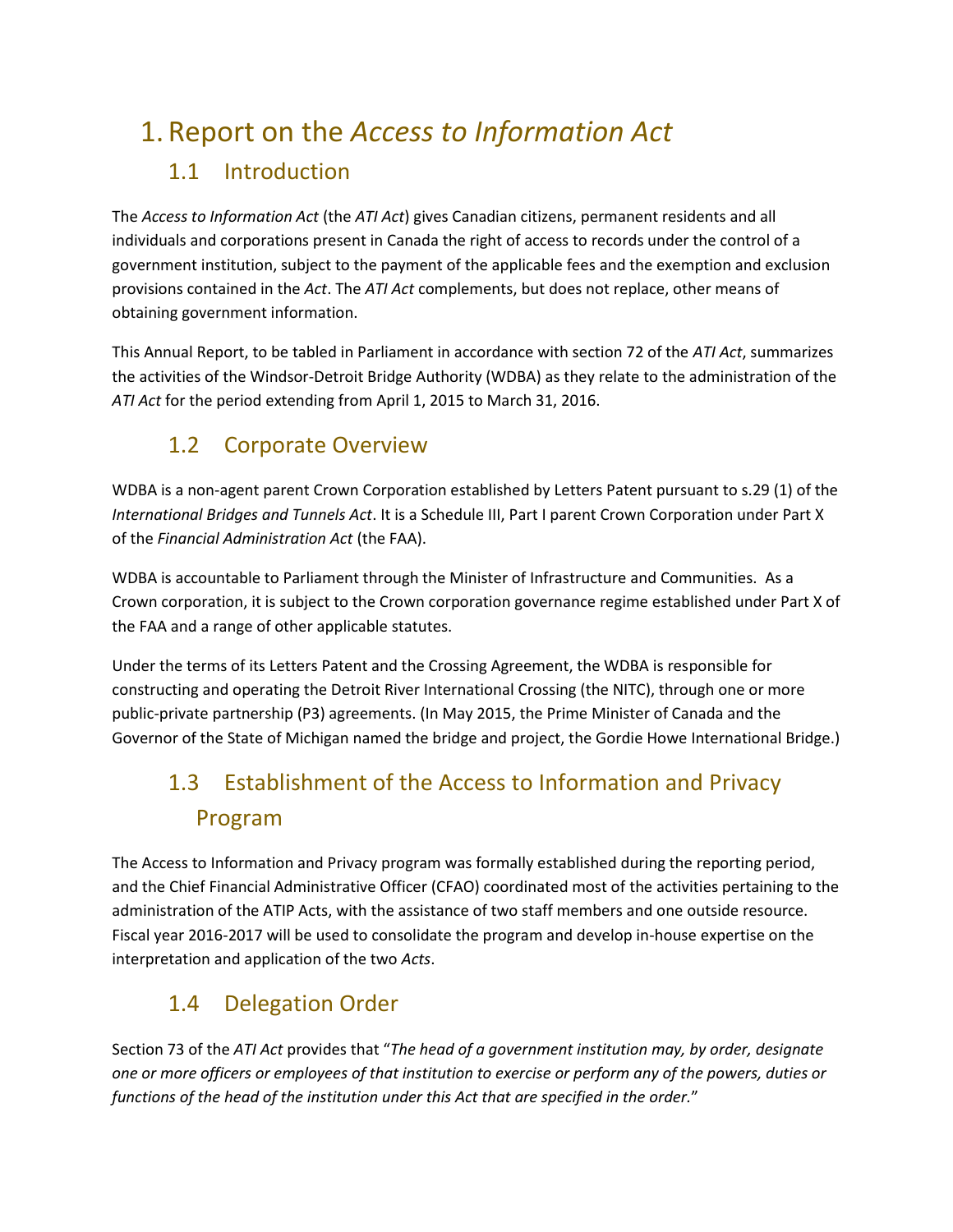WDBA had no delegation order for the reporting period, as the powers and responsibilities under the *Access to Information Act* were retained exclusively by the head of the institution, the President and CEO.

# 1.5 Statistical Report

WDBA received two formal access to information requests and one informal request for information during fiscal year 2015-2016. The informal request was fully processed within 56 days from the date of its receipt, and the WDBA responded by creating a set of records from its financial system that provided the information specifically requested by the applicant.

Time extensions were applied in regard to the two formal access requests and, as their processing was still ongoing as of March 31, 2016, they were carried over to fiscal year 2016-2017.

| <b>Requests Under the Access to Information Act</b> |   |  |  |  |  |
|-----------------------------------------------------|---|--|--|--|--|
| Number of requests (2015-2016)                      |   |  |  |  |  |
| <b>Number of Requests</b><br><b>Type</b>            |   |  |  |  |  |
| Received during reporting period                    |   |  |  |  |  |
| Outstanding from previous reporting period          |   |  |  |  |  |
| Total                                               | 7 |  |  |  |  |
| Closed during reporting period                      |   |  |  |  |  |
| Carried over to next reporting period               |   |  |  |  |  |

WDBA's 2015-16 statistical report on the *Access to Information Act* is provided in Appendix A.

# 1.6 Completion Time and Extensions

The two formal access requests received during the fiscal year were the subject of time extensions and, as they were still being processed as of March 31, 2016, they were carried over to fiscal year 2016-2017.

# 1.7 Education and Training

During the fall of 2015, briefings as well as training and awareness sessions were held with the help of an external resource:

The three employees responsible for the administration of the ATIP Acts attended a  $\bullet$ comprehensive three-day training session, which covered the processing of access requests, the interpretation and application of the exemption and exclusion provisions, the establishment of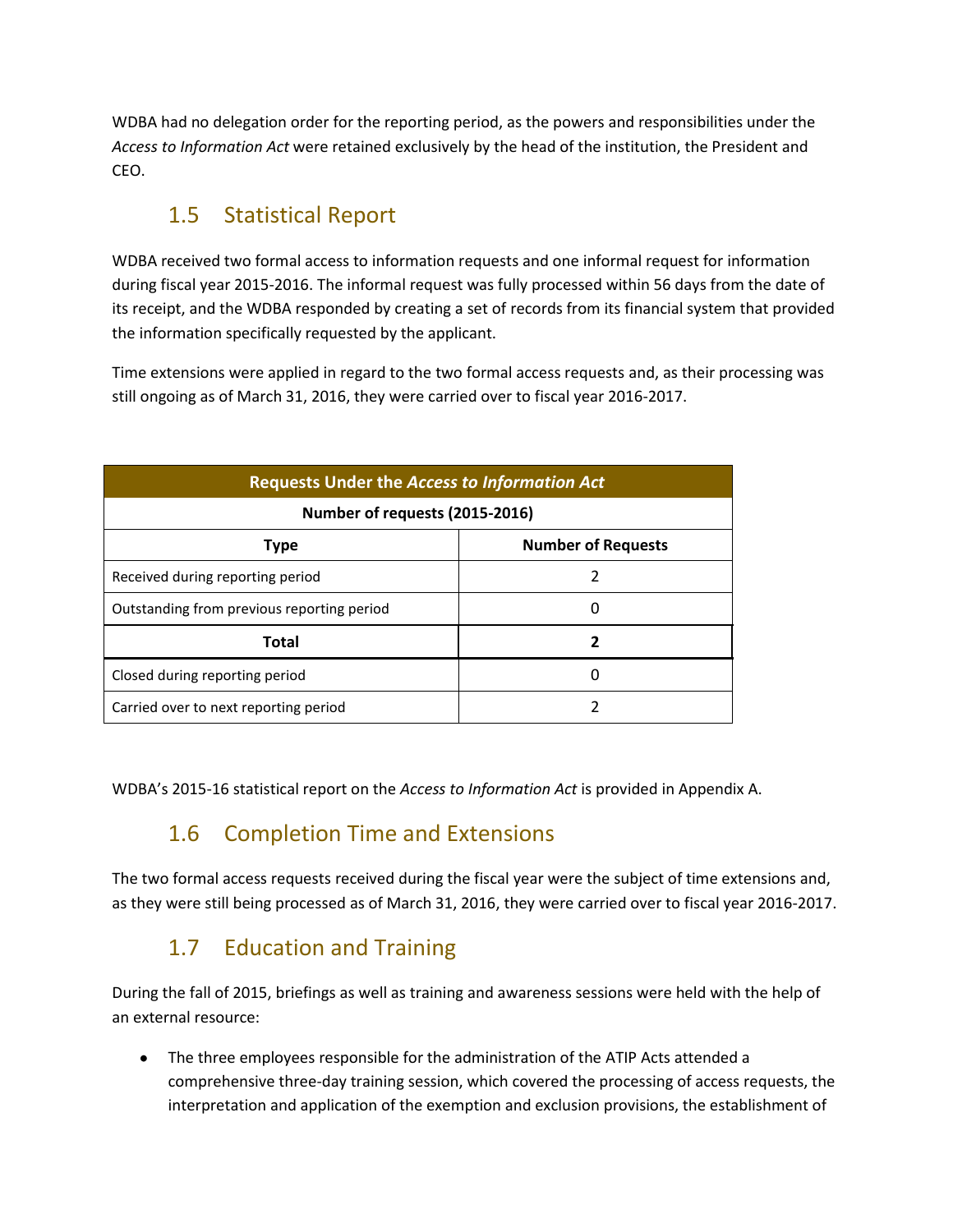an ATIP office as well as the obligations of WDBA as they relate to the Info Source publication, the production of statistical reports for the *Treasury Board of Canada Secretariat* and the annual reports to Parliament;

- A three-hour briefing was provided to the CEO and WDBA Executives to highlight their roles and responsibilities under both *Acts*. It also touched on issues of specific interest to them, such as the application of the *ATI Act* to the minutes of their meetings and the records that they create, including the status of their personal notes as defined by the Courts;
- A series of awareness sessions provided employees of WDBA with a high level review of the requirements of the *ATI Act*, with an emphasis on their roles and responsibilities as they relate to the search and retrieval of records that are the subject of an access request and the formulation of recommendations on the disclosure of information. Other topics covered included the creation of records and information and the interaction between the *ATI Act*, government communications, information management and information security.

# 1.8 Policies, Guidelines, Procedures, and Initiatives

An external resource assisted WDBA in identifying the policies and procedures that should be put in place so that WDBA can fulfill its statutory obligations under the *ATI Act* and the Treasury Board of Canada policies and directives on access to information. A detailed plan was developed to have those policies and procedures written and implemented during fiscal year 2016-2017.

# 1.9 Complaints, Investigations and Federal Court Cases

No complaints were made against WDBA under the *ATI Act* during fiscal year 2015-2016, and no investigations were conducted at WDBA by the Office of the Information Commissioner of Canada. There are no Court cases to report in relation to the *Access to Information Act*.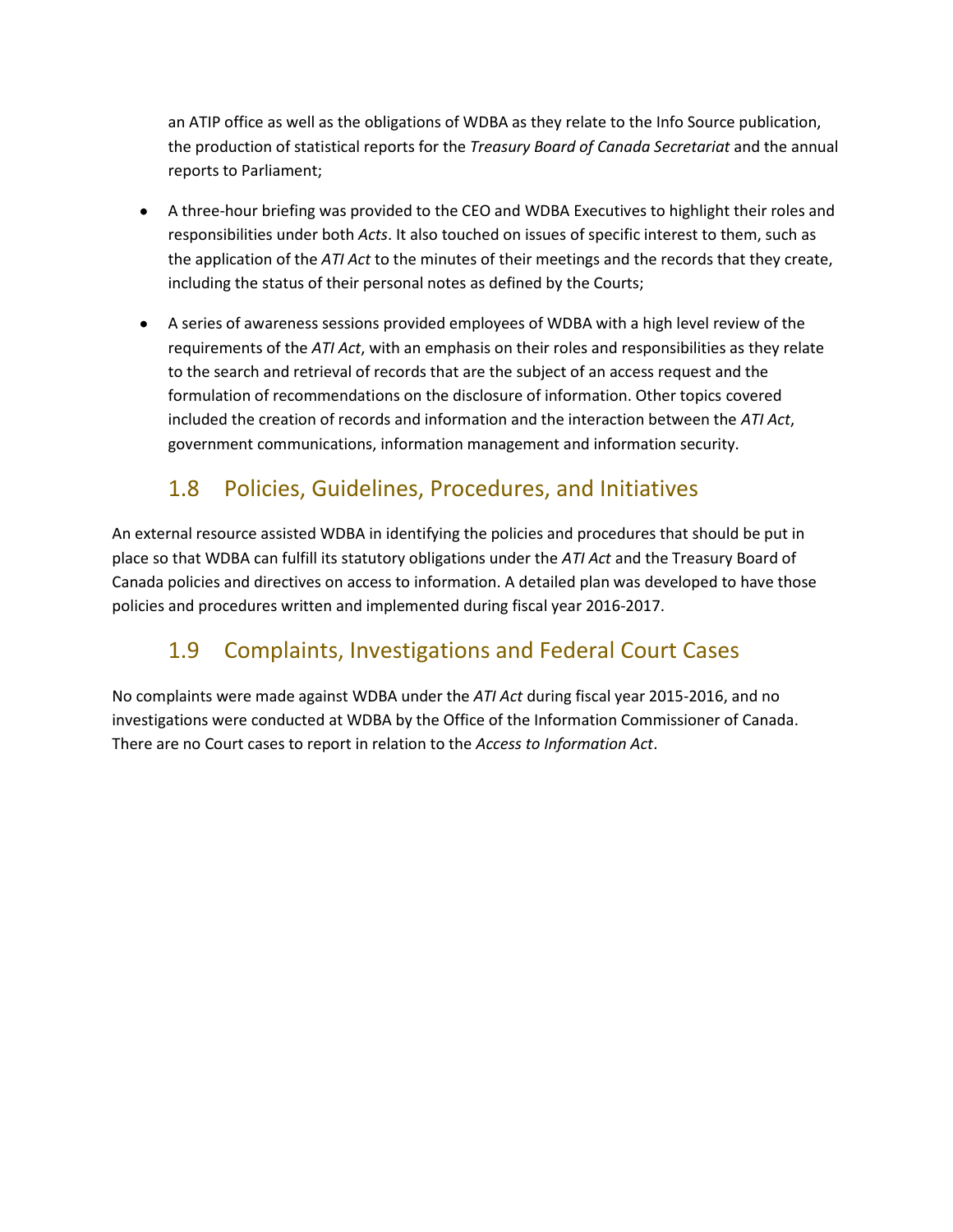# Appendix A



# **Statistical Report on the** *Access to Information Act*

| Name of institution:     |            | Windsor-Detroit Bridge Authority |            |  |
|--------------------------|------------|----------------------------------|------------|--|
|                          |            |                                  |            |  |
| <b>Reporting period:</b> | 2015-04-01 | tΩ                               | 2016-03-31 |  |

#### **Part 1: Requests Under the** *Access to Information Act*

#### **1.1 Number of requests**

|                                            | <b>Number of Requests</b> |
|--------------------------------------------|---------------------------|
| Received during reporting period           |                           |
| Outstanding from previous reporting period |                           |
| Total                                      |                           |
| Closed during reporting period             |                           |
| Carried over to next reporting period      |                           |

#### **1.2 Sources of requests**

| <b>Source</b>             | <b>Number of Requests</b> |
|---------------------------|---------------------------|
| Media                     |                           |
| Academia                  |                           |
| Business (private sector) |                           |
| Organization              |                           |
| Public                    |                           |
| Decline to Identify       |                           |
| <b>Total</b>              |                           |

#### **1.3 Informal requests**

|                        | <b>Completion Time</b>         |                         |                      |                       |                       |                                    |              |
|------------------------|--------------------------------|-------------------------|----------------------|-----------------------|-----------------------|------------------------------------|--------------|
| 1 to 15<br><b>Davs</b> | 16 <sub>to</sub><br>30<br>Davs | 31 to 60<br><b>Davs</b> | 61 to<br>120<br>Davs | 121 to<br>180<br>Davs | 181 to<br>365<br>Days | <b>More</b><br>Than<br>365<br>Davs | <b>Total</b> |
|                        |                                |                         |                      |                       |                       |                                    |              |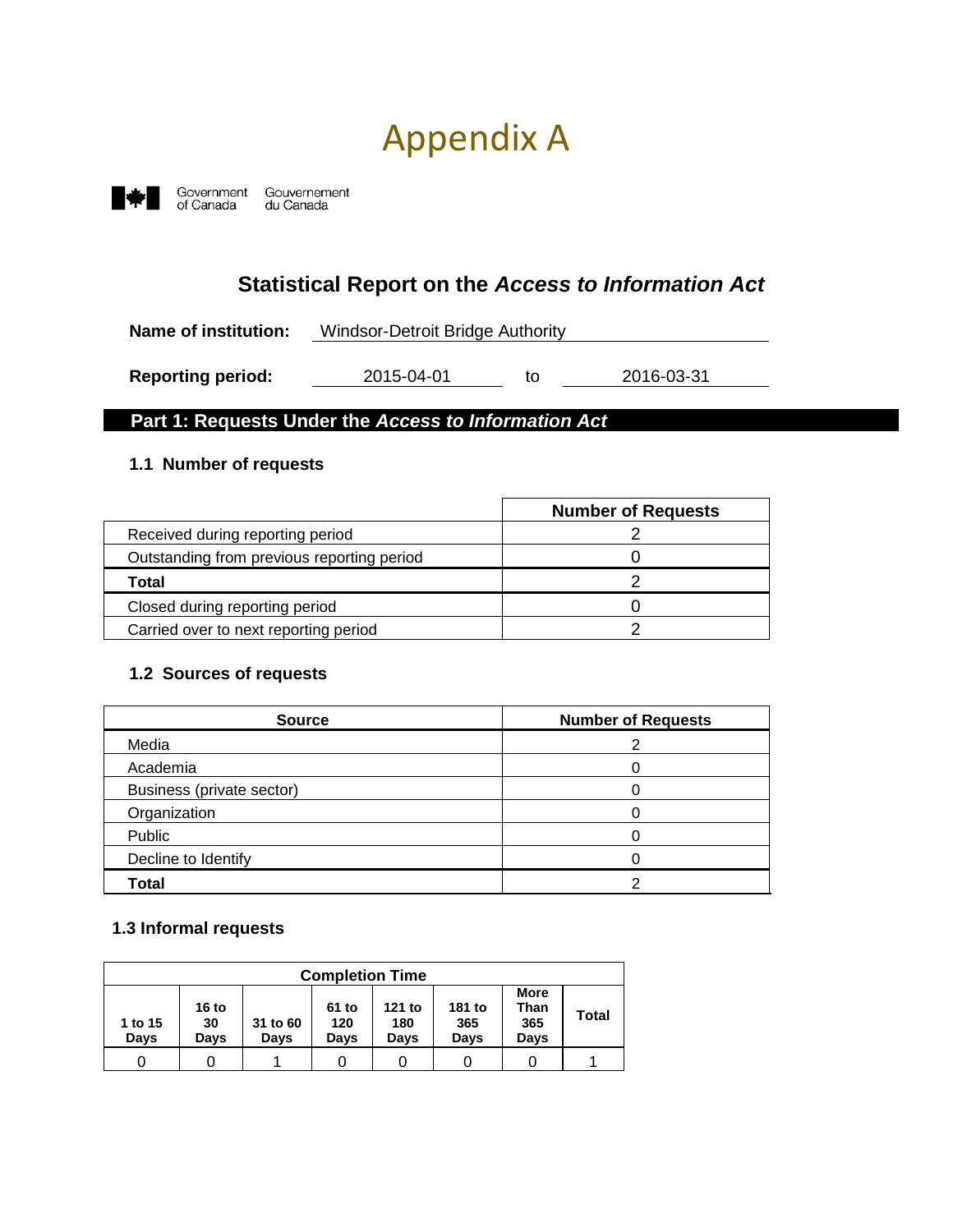**Note:** All requests previously recorded as "treated informally" will now be accounted for in this section only.

# **Canadä**

TBS/SCT 350-63 (Rev. 2011/03)

## **Part 2: Requests Closed During the Reporting Period**

#### **2.1 Disposition and completion time**

|                                          | <b>Completion Time</b> |                       |                  |                      |                       |                       |                                        |          |
|------------------------------------------|------------------------|-----------------------|------------------|----------------------|-----------------------|-----------------------|----------------------------------------|----------|
| <b>Disposition of</b><br><b>Requests</b> | 1 to 15<br><b>Days</b> | $16$ to<br>30<br>Days | 31 to 60<br>Days | 61 to<br>120<br>Days | 121 to<br>180<br>Days | 181 to<br>365<br>Days | <b>More</b><br><b>Than 365</b><br>Days | Total    |
| All disclosed                            | 0                      | 0                     | 0                | 0                    | 0                     | 0                     | 0                                      | 0        |
| Disclosed in part                        | 0                      | $\Omega$              | 0                | 0                    | 0                     | $\Omega$              | 0                                      | 0        |
| All exempted                             | 0                      | $\Omega$              | 0                | 0                    | $\Omega$              | $\Omega$              | 0                                      | 0        |
| All excluded                             | 0                      | $\Omega$              | 0                | 0                    | $\Omega$              | 0                     | 0                                      | 0        |
| No records exist                         | 0                      | $\Omega$              | 0                | 0                    | 0                     | 0                     | 0                                      | $\Omega$ |
| Request transferred                      | 0                      | 0                     | 0                | 0                    | 0                     | 0                     | 0                                      | 0        |
| Request abandoned                        | 0                      | $\Omega$              | 0                | 0                    | $\Omega$              | $\Omega$              | 0                                      | 0        |
| Neither confirmed nor<br>denied          | 0                      | $\Omega$              | $\Omega$         | 0                    | $\Omega$              | $\Omega$              | 0                                      | 0        |
| Total                                    | $\Omega$               | $\Omega$              | 0                | 0                    | $\Omega$              | 0                     | 0                                      | 0        |

#### **2.2 Exemptions**

| <b>Section</b>   | <b>Number</b><br>of<br><b>Requests</b> | <b>Section</b> | <b>Number</b><br>of<br><b>Requests</b> | <b>Section</b> | <b>Number</b><br>of<br><b>Requests</b> | <b>Section</b> | <b>Number</b><br>of<br><b>Requests</b> |
|------------------|----------------------------------------|----------------|----------------------------------------|----------------|----------------------------------------|----------------|----------------------------------------|
| 13(1)(a)         | 0                                      | 16(2)          | 0                                      | 18(a)          | $\Omega$                               | 20.1           | 0                                      |
| 13(1)(b)         | $\mathbf 0$                            | 16(2)(a)       | 0                                      | 18(b)          | $\mathbf 0$                            | 20.2           | 0                                      |
| 13(1)(c)         | 0                                      | 16(2)(b)       | 0                                      | 18(c)          | $\Omega$                               | 20.4           | $\Omega$                               |
| 13(1)(d)         | 0                                      | 16(2)(c)       | 0                                      | 18(d)          | $\Omega$                               | 21(1)(a)       | 0                                      |
| 13(1)(e)         | $\boldsymbol{0}$                       | 16(3)          | 0                                      | 18.1(1)(a)     | $\mathbf 0$                            | 21(1)(b)       | 0                                      |
| 14               | $\mathbf 0$                            | 16.1(1)(a)     | 0                                      | 18.1(1)(b)     | 0                                      | 21(1)(c)       | 0                                      |
| 14(a)            | $\mathbf 0$                            | 16.1(1)(b)     | 0                                      | 18.1(1)(c)     | 0                                      | 21(1)(d)       | 0                                      |
| 14(b)            | $\mathbf 0$                            | 16.1(1)(c)     | $\mathbf 0$                            | 18.1(1)(d)     | $\mathbf 0$                            | 22             | $\Omega$                               |
| 15(1)            | 0                                      | 16.1(1)(d)     | 0                                      | 19(1)          | $\Omega$                               | 22.1(1)        | 0                                      |
| $15(1) - I.A.*$  | $\mathbf 0$                            | 16.2(1)        | 0                                      | 20(1)(a)       | $\mathbf 0$                            | 23             | 0                                      |
| $15(1)$ - Def.*  | $\boldsymbol{0}$                       | 16.3           | 0                                      | 20(1)(b)       | 0                                      | 24(1)          | 0                                      |
| $15(1) - S.A.^*$ | 0                                      | 16.4(1)(a)     | 0                                      | 20(1)(b.1)     | 0                                      | 26             | 0                                      |
| 16(1)(a)(i)      | $\mathbf 0$                            | 16.4(1)(b)     | 0                                      | 20(1)(c)       | $\mathbf 0$                            |                |                                        |
| 16(1)(a)(ii)     | $\pmb{0}$                              | 16.5           | 0                                      | 20(1)(d)       | $\pmb{0}$                              |                |                                        |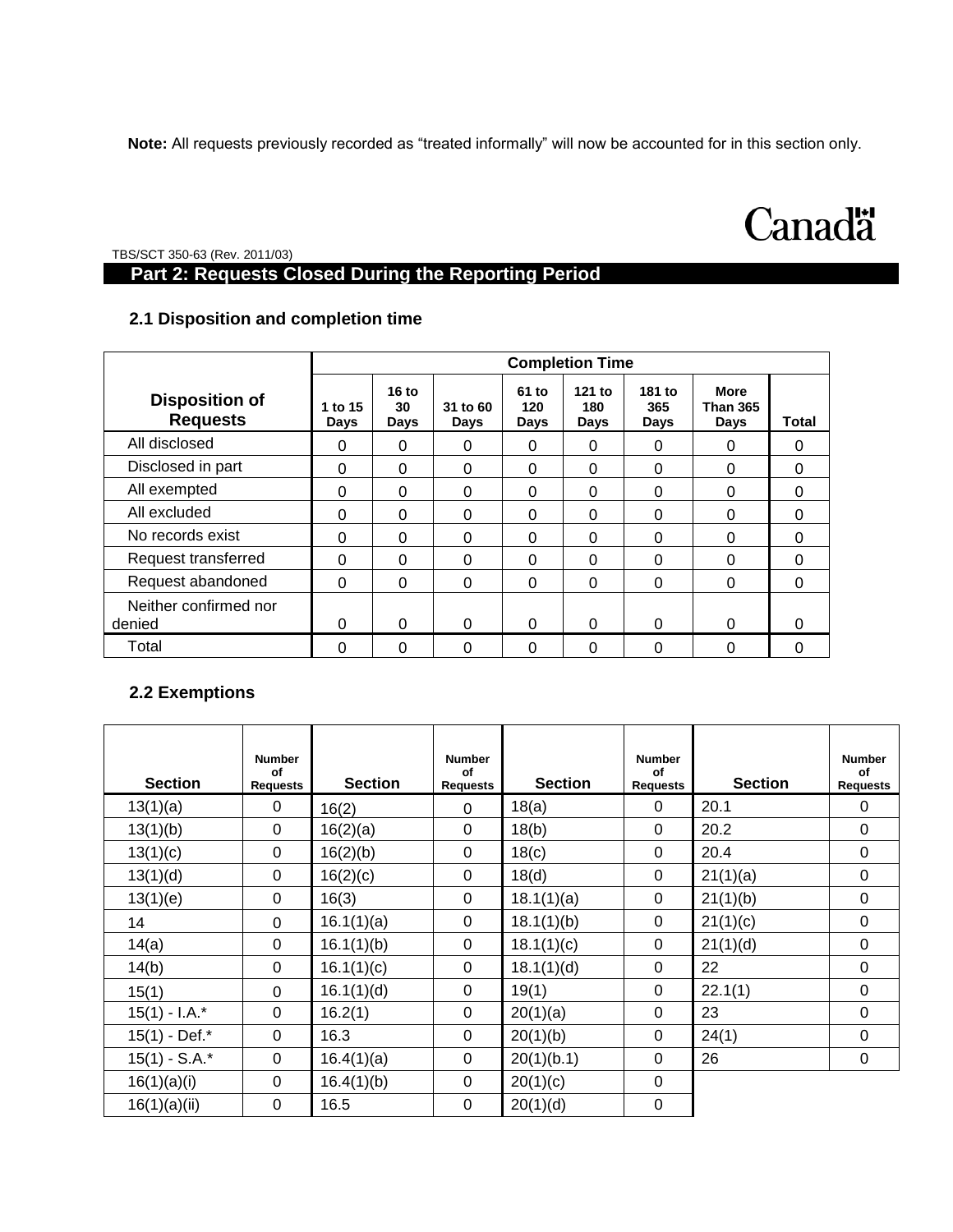| 16(1)(a)(iii) |  |                               |                         |                             |
|---------------|--|-------------------------------|-------------------------|-----------------------------|
| 16(1)(b)      |  |                               |                         |                             |
| 16(1)(c)      |  |                               |                         |                             |
| 16(1)(d)      |  | * I.A.: International Affairs | Def.: Defence of Canada | S.A.: Subversive Activities |

#### **2.3 Exclusions**

| <b>Section</b> | Number of<br><b>Requests</b> | <b>Section</b> | Number of<br><b>Requests</b> | <b>Section</b>    | Number of<br><b>Requests</b> |
|----------------|------------------------------|----------------|------------------------------|-------------------|------------------------------|
| 68(a)          |                              | 69(1)          |                              | $69(1)(g)$ re (a) |                              |
| 68(b)          |                              | 69(1)(a)       | 0                            | $69(1)(g)$ re (b) | O                            |
| 68(c)          |                              | 69(1)(b)       |                              | $69(1)(g)$ re (c) | 0                            |
| 68.1           |                              | 69(1)(c)       |                              | $69(1)(g)$ re (d) |                              |
| 68.2(a)        |                              | 69(1)(d)       | 0                            | $69(1)(g)$ re (e) | 0                            |
| 68.2(b)        |                              | 69(1)(e)       |                              | $69(1)(g)$ re (f) |                              |
|                |                              | 69(1)(f)       |                              | 69.1(1)           |                              |

## **2.4 Format of information released**

| <b>Disposition</b> | Paper | <b>Electronic</b> | <b>Other Formats</b> |
|--------------------|-------|-------------------|----------------------|
| All disclosed      |       |                   |                      |
| Disclosed in part  |       |                   |                      |
| Total              |       |                   |                      |

## **2.5 Complexity**

## **2.5.1 Relevant pages processed and disclosed**

| <b>Disposition of Requests</b>  | <b>Number of Pages</b><br><b>Processed</b> | <b>Number of Pages</b><br><b>Disclosed</b> | <b>Number of Requests</b> |
|---------------------------------|--------------------------------------------|--------------------------------------------|---------------------------|
| All disclosed                   |                                            |                                            |                           |
| Disclosed in part               |                                            |                                            |                           |
| All exempted                    |                                            |                                            |                           |
| All excluded                    |                                            |                                            |                           |
| Request abandoned               |                                            |                                            |                           |
| Neither confirmed nor<br>denied |                                            |                                            |                           |

## **2.5.2 Relevant pages processed and disclosed by size of requests**

| <b>Disposition</b> | Less Than 100<br>Pages<br><b>Processed</b> | 101-500<br>Pages<br><b>Processed</b> | 501-1000<br><b>Pages</b><br><b>Processed</b> | 1001-5000<br><b>Pages Processed</b> | More Than 5000<br><b>Pages</b><br><b>Processed</b> |
|--------------------|--------------------------------------------|--------------------------------------|----------------------------------------------|-------------------------------------|----------------------------------------------------|
|--------------------|--------------------------------------------|--------------------------------------|----------------------------------------------|-------------------------------------|----------------------------------------------------|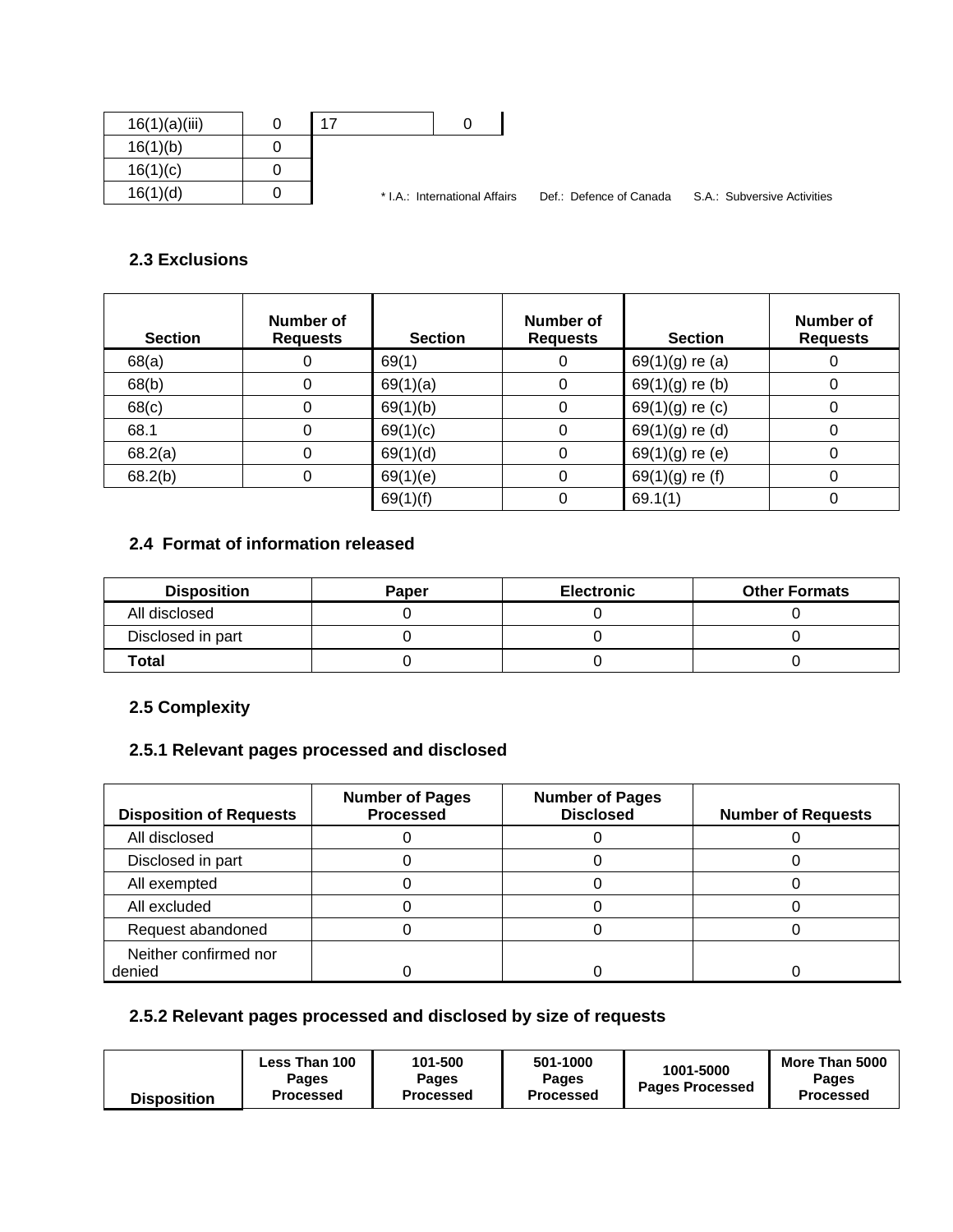|                                    | Number of<br><b>Requests</b> | Pages<br><b>Disclosed</b> | <b>Number</b><br>of<br>Requests | Pages<br><b>Disclosed</b> | <b>Number</b><br>0f<br>Requests | Pages<br><b>Disclosed</b> | Number of<br><b>Requests</b> | Pages<br><b>Disclosed</b> | Number<br>0f<br>Requests | Pages<br><b>Disclosed</b> |
|------------------------------------|------------------------------|---------------------------|---------------------------------|---------------------------|---------------------------------|---------------------------|------------------------------|---------------------------|--------------------------|---------------------------|
| All disclosed                      | 0                            | 0                         | 0                               | $\mathbf 0$               | 0                               | 0                         | 0                            | 0                         | 0                        | $\Omega$                  |
| Disclosed in<br>part               | 0                            | 0                         | 0                               | $\Omega$                  | 0                               | 0                         | 0                            | $\Omega$                  | 0                        | $\Omega$                  |
| All exempted                       | 0                            | 0                         | 0                               | 0                         | 0                               | 0                         | 0                            | 0                         | 0                        | $\Omega$                  |
| All excluded                       | 0                            | 0                         | 0                               | 0                         | 0                               | 0                         | 0                            | 0                         | 0                        | $\Omega$                  |
| Request<br>abandoned               | 0                            | 0                         | 0                               | 0                         | 0                               | 0                         | 0                            | 0                         | 0                        | $\Omega$                  |
| Neither<br>confirmed nor<br>denied | 0                            | 0                         | 0                               | $\Omega$                  | 0                               | 0                         | 0                            | $\Omega$                  | 0                        | $\Omega$                  |
| <b>Total</b>                       | 0                            | 0                         | 0                               | 0                         | 0                               | 0                         | 0                            | 0                         | 0                        | $\Omega$                  |

## 3

## **2.5.3 Other complexities**

| <b>Disposition</b>                 | <b>Consultation</b><br><b>Required</b> | <b>Assessment of</b><br><b>Fees</b> | <b>Legal Advice</b><br>Sought | Other | <b>Total</b> |
|------------------------------------|----------------------------------------|-------------------------------------|-------------------------------|-------|--------------|
| All disclosed                      |                                        |                                     |                               |       |              |
| Disclosed in<br>part               |                                        |                                     |                               |       |              |
| All exempted                       |                                        |                                     |                               |       |              |
| All excluded                       |                                        |                                     |                               |       |              |
| Request<br>abandoned               | 0                                      |                                     | 0                             |       |              |
| Neither<br>confirmed nor<br>denied |                                        |                                     | Ⴖ                             |       |              |
| <b>Total</b>                       |                                        |                                     |                               |       |              |

#### **2.6 Deemed refusals**

#### **2.6.1 Reasons for not meeting statutory deadline**

| <b>Number of Requests Closed Past</b> | <b>Principal Reason</b> |                                        |                                        |       |  |  |  |
|---------------------------------------|-------------------------|----------------------------------------|----------------------------------------|-------|--|--|--|
| the Statutory Deadline                | Workload                | <b>External</b><br><b>Consultation</b> | <b>Internal</b><br><b>Consultation</b> | Other |  |  |  |
|                                       |                         |                                        |                                        |       |  |  |  |

## **2.6.2 Number of days past deadline**

|                            | <b>Number of Requests</b><br><b>Past Deadline Where</b> | <b>Number of Requests</b><br><b>Past Deadline Where</b> |       |
|----------------------------|---------------------------------------------------------|---------------------------------------------------------|-------|
| <b>Number of Days Past</b> | <b>No Extension Was</b>                                 | <b>An Extension Was</b>                                 |       |
| <b>Deadline</b>            | ⊤aken                                                   | Taken                                                   | Total |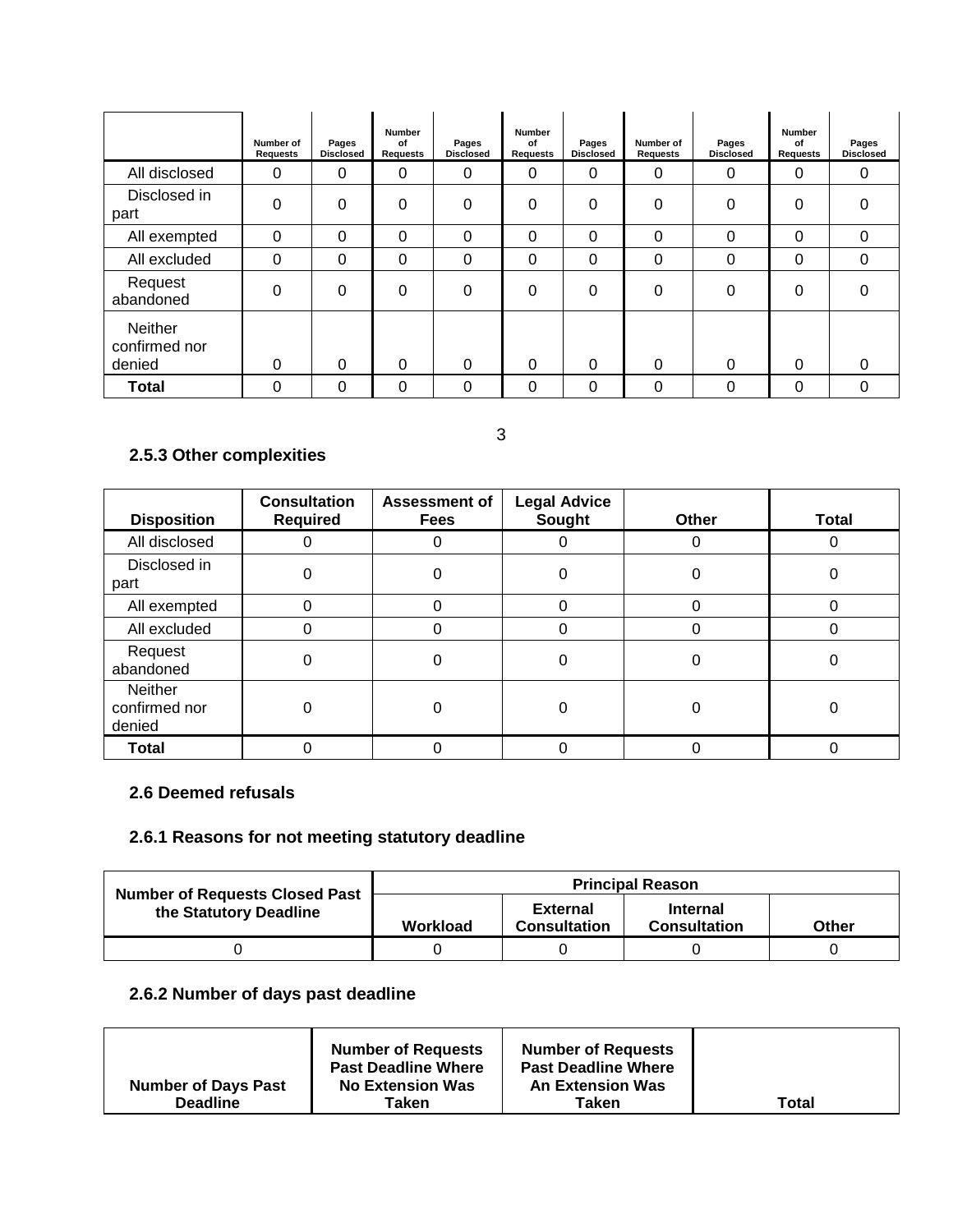| 1 to 15 days       |  |  |
|--------------------|--|--|
| 16 to 30 days      |  |  |
| 31 to 60 days      |  |  |
| 61 to 120 days     |  |  |
| 121 to 180 days    |  |  |
| 181 to 365 days    |  |  |
| More than 365 days |  |  |
| Total              |  |  |

## **2.7 Requests for translation**

| <b>Translation Requests</b> | Accepted | Refused | Total |
|-----------------------------|----------|---------|-------|
| English to French           |          |         |       |
| French to English           |          |         |       |
| Total                       |          |         |       |

## **Part 3: Extensions**

## **3.1 Reasons for extensions and disposition of requests**

|                                                                | 9(1)(a)                         | 9(1)(b)<br>Consultation | 9(1)(c) |                              |
|----------------------------------------------------------------|---------------------------------|-------------------------|---------|------------------------------|
| <b>Disposition of Requests Where</b><br>an Extension Was Taken | Interference<br>With Operations | <b>Section 69</b>       | Other   | Third-Party<br><b>Notice</b> |
| All disclosed                                                  |                                 |                         |         |                              |
| Disclosed in part                                              |                                 |                         |         |                              |
| All exempted                                                   |                                 |                         |         |                              |
| All excluded                                                   |                                 |                         |         |                              |
| No records exist                                               |                                 |                         |         |                              |
| Request abandoned                                              |                                 |                         |         |                              |
| <b>Total</b>                                                   |                                 |                         |         |                              |

## **3.2 Length of extensions**

|                             | 9(1)(a)                                | 9(1)(b)<br>Consultation | 9(1)(c)      |                       |
|-----------------------------|----------------------------------------|-------------------------|--------------|-----------------------|
| <b>Length of Extensions</b> | Interference<br><b>With Operations</b> | <b>Section 69</b>       | <b>Other</b> | Third-Party<br>Notice |
| 30 days or less             |                                        |                         |              |                       |
| 31 to 60 days               |                                        |                         |              |                       |
| 61 to 120 days              |                                        |                         |              |                       |
| 121 to 180 days             |                                        |                         |              |                       |
| 181 to 365 days             |                                        |                         |              |                       |
| 365 days or more            |                                        |                         |              |                       |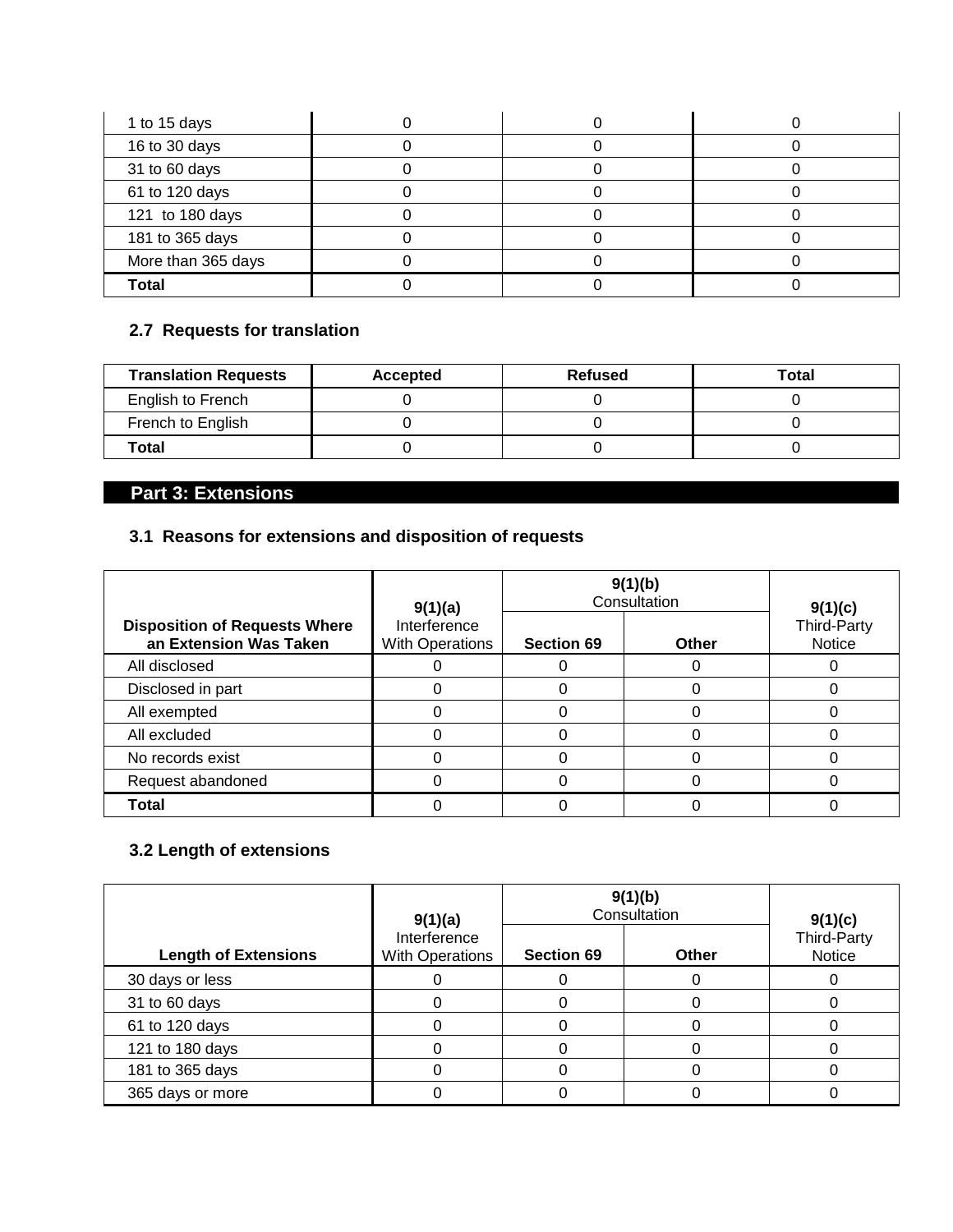| 'lai |  |  |
|------|--|--|
|      |  |  |

## **Part 4: Fees**

|                    | <b>Fee Collected</b>         |        | <b>Fee Waived or Refunded</b> |               |  |
|--------------------|------------------------------|--------|-------------------------------|---------------|--|
| Fee Type           | Number of<br><b>Requests</b> | Amount | Number of<br><b>Requests</b>  | <b>Amount</b> |  |
| Application        |                              | \$0    | 0                             | \$0           |  |
| Search             |                              | \$0    | 0                             | \$0           |  |
| Production         |                              | \$0    | 0                             | \$0           |  |
| Programming        | 0                            | \$0    | 0                             | \$0           |  |
| Preparation        | U                            | \$0    | 0                             | \$0           |  |
| Alternative format |                              | \$0    | 0                             | \$0           |  |
| Reproduction       | ი                            | \$0    | 0                             | \$0           |  |
| <b>Total</b>       |                              | \$0    | 0                             | \$0           |  |

## **Part 5: Consultations Received From Other Institutions and Organizations**

#### **5.1 Consultations received from other Government of Canada institutions and organizations**

| <b>Consultations</b>                              | Other<br>Government of<br>Canada<br><b>Institutions</b> | Number of<br>Pages to<br><b>Review</b> | Other<br><b>Organizations</b> | Number of<br>Pages to<br><b>Review</b> |
|---------------------------------------------------|---------------------------------------------------------|----------------------------------------|-------------------------------|----------------------------------------|
| Received during reporting period                  |                                                         |                                        | 0                             |                                        |
| Outstanding from the previous<br>reporting period |                                                         | 0                                      | 0                             |                                        |
| <b>Total</b>                                      |                                                         |                                        | O                             |                                        |
| Closed during the reporting period                | O                                                       | ი                                      | 0                             |                                        |
| Pending at the end of the<br>reporting period     |                                                         |                                        | 0                             |                                        |

#### **5.2 Recommendations and completion time for consultations received from other Government of Canada institutions**

|                       |                           | <b>Number of Days Required to Complete Consultation Requests</b> |                       |                             |                       |                       |                                           |       |
|-----------------------|---------------------------|------------------------------------------------------------------|-----------------------|-----------------------------|-----------------------|-----------------------|-------------------------------------------|-------|
| <b>Recommendation</b> | 1 to<br>15<br><b>Davs</b> | 16 to<br>30<br>Davs                                              | $31$ to<br>60<br>Davs | 61 to<br>120<br><b>Days</b> | 121 to<br>180<br>Davs | 181 to<br>365<br>Days | <b>More</b><br>Than<br>365<br><b>Davs</b> | Total |
| Disclose entirely     | 0                         |                                                                  |                       |                             |                       |                       |                                           |       |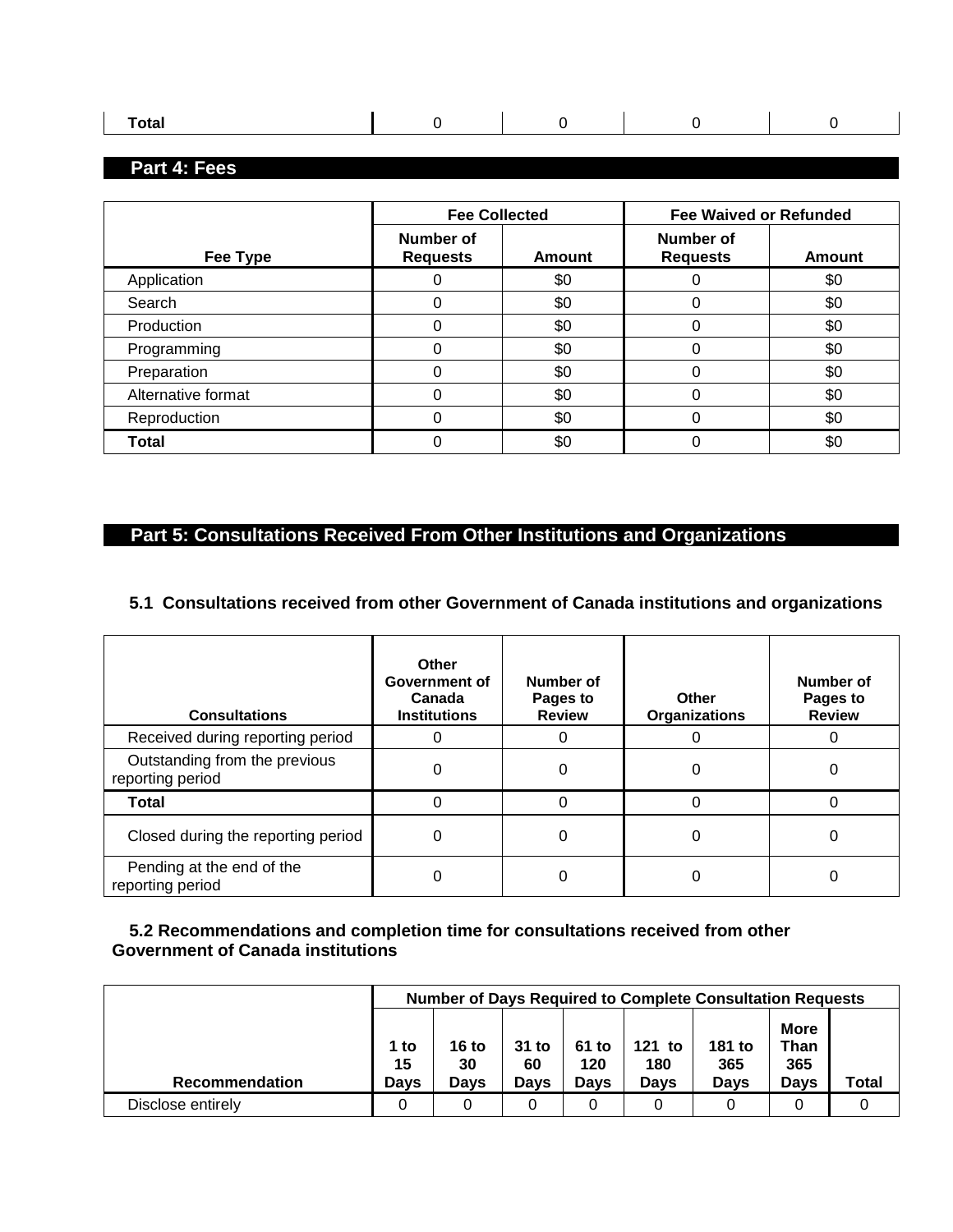| Disclose in part          |  |  |  |  |
|---------------------------|--|--|--|--|
| Exempt entirely           |  |  |  |  |
| Exclude entirely          |  |  |  |  |
| Consult other institution |  |  |  |  |
| Other                     |  |  |  |  |
| <b>Total</b>              |  |  |  |  |

## **5.3 Recommendations and completion time for consultations received from other organizations**

|                           | <b>Number of Days Required to Complete Consultation Requests</b> |                              |                       |                             |                                |                       |                                    |       |
|---------------------------|------------------------------------------------------------------|------------------------------|-----------------------|-----------------------------|--------------------------------|-----------------------|------------------------------------|-------|
| <b>Recommendation</b>     | 1 to<br>15<br><b>Days</b>                                        | 16 $to$<br>30<br><b>Days</b> | $31$ to<br>60<br>Days | 61 to<br>120<br><b>Days</b> | $121$ to<br>180<br><b>Days</b> | 181 to<br>365<br>Days | <b>More</b><br>Than<br>365<br>Days | Total |
| Disclose entirely         | 0                                                                | 0                            | 0                     | 0                           | 0                              | 0                     | 0                                  | 0     |
| Disclose in part          | 0                                                                | 0                            | 0                     | 0                           | 0                              | $\Omega$              | 0                                  | 0     |
| Exempt entirely           | 0                                                                | 0                            | 0                     | $\Omega$                    | 0                              | $\Omega$              | 0                                  | 0     |
| Exclude entirely          | 0                                                                | 0                            | 0                     | $\Omega$                    | 0                              | 0                     | 0                                  | 0     |
| Consult other institution | 0                                                                | 0                            | 0                     | $\Omega$                    | 0                              | 0                     | 0                                  | 0     |
| Other                     | 0                                                                | 0                            | 0                     | 0                           | 0                              | $\Omega$              | 0                                  | 0     |
| <b>Total</b>              | 0                                                                | 0                            | 0                     | $\Omega$                    | 0                              | 0                     | 0                                  | 0     |

6

## **Part 6: Completion Time of Consultations on Cabinet Confidences**

#### **6.1 Requests with Legal Services**

|                       | Fewer Than 100<br>Pages<br><b>Processed</b> |                           | 101-500 Pages<br><b>Processed</b> |                           | 501-1000<br><b>Pages</b><br><b>Processed</b> |                           | 1001-5000<br><b>Pages Processed</b> |                           | More Than 5000<br><b>Pages</b><br><b>Processed</b> |                           |
|-----------------------|---------------------------------------------|---------------------------|-----------------------------------|---------------------------|----------------------------------------------|---------------------------|-------------------------------------|---------------------------|----------------------------------------------------|---------------------------|
| <b>Number of Days</b> | Number of<br><b>Requests</b>                | Pages<br><b>Disclosed</b> | <b>Number</b><br>οf<br>Requests   | Pages<br><b>Disclosed</b> | <b>Number</b><br>οf<br>Requests              | Pages<br><b>Disclosed</b> | Number of<br>Requests               | Pages<br><b>Disclosed</b> | <b>Number</b><br>οf<br><b>Requests</b>             | Pages<br><b>Disclosed</b> |
| 1 to 15               | 0                                           | 0                         | 0                                 | 0                         | 0                                            | $\Omega$                  | 0                                   | 0                         | 0                                                  | 0                         |
| 16 to 30              | 0                                           | 0                         | 0                                 | 0                         | $\Omega$                                     | $\Omega$                  | 0                                   | 0                         | 0                                                  | 0                         |
| 31 to 60              | 0                                           | 0                         | 0                                 | 0                         | 0                                            | $\Omega$                  | $\Omega$                            | $\Omega$                  | 0                                                  | 0                         |
| 61 to 120             | 0                                           | 0                         | 0                                 | 0                         | 0                                            | $\Omega$                  | $\Omega$                            | 0                         | 0                                                  | 0                         |
| 121 to 180            | 0                                           | 0                         | 0                                 | 0                         | 0                                            | $\Omega$                  | $\Omega$                            | $\Omega$                  | $\Omega$                                           | 0                         |
| 181 to 365            | 0                                           | 0                         | 0                                 | 0                         | 0                                            | $\Omega$                  | $\Omega$                            | 0                         | 0                                                  | 0                         |
| More than 365         | 0                                           | 0                         | 0                                 | 0                         | 0                                            | $\Omega$                  | $\Omega$                            | 0                         | $\Omega$                                           | 0                         |
| <b>Total</b>          | 0                                           | 0                         | 0                                 | 0                         | 0                                            | $\Omega$                  | 0                                   | 0                         | 0                                                  | 0                         |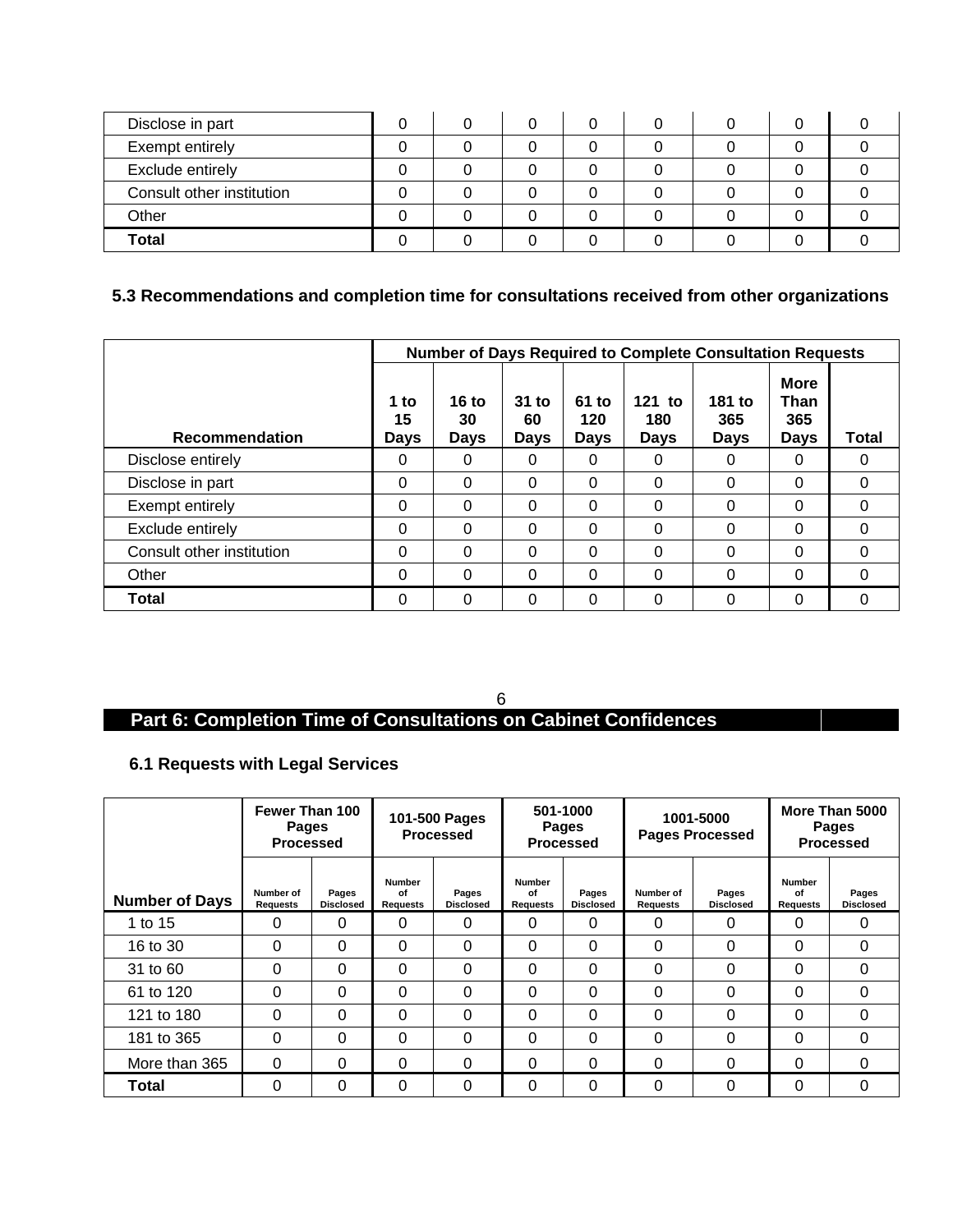#### **6.2 Requests with Privy Council Office**

|                       | Fewer Than 100<br><b>Pages</b><br><b>Processed</b> |                           | 101-500 Pages<br><b>Processed</b> |                           | 501-1000<br><b>Pages</b><br><b>Processed</b> |                           | 1001-5000<br><b>Pages Processed</b> |                           | More Than 5000<br>Pages<br><b>Processed</b> |                           |
|-----------------------|----------------------------------------------------|---------------------------|-----------------------------------|---------------------------|----------------------------------------------|---------------------------|-------------------------------------|---------------------------|---------------------------------------------|---------------------------|
| <b>Number of Days</b> | Number of<br>Requests                              | Pages<br><b>Disclosed</b> | <b>Number</b><br>οf<br>Requests   | Pages<br><b>Disclosed</b> | <b>Number</b><br>οf<br>Requests              | Pages<br><b>Disclosed</b> | Number of<br><b>Requests</b>        | Pages<br><b>Disclosed</b> | Number<br>of<br><b>Requests</b>             | Pages<br><b>Disclosed</b> |
| 1 to 15               | 0                                                  | 0                         | 0                                 | 0                         | $\Omega$                                     | 0                         | 0                                   | 0                         | 0                                           | $\Omega$                  |
| 16 to 30              | 0                                                  | 0                         | 0                                 | 0                         | $\Omega$                                     | 0                         | 0                                   | 0                         | $\Omega$                                    | $\Omega$                  |
| 31 to 60              | $\Omega$                                           | 0                         | 0                                 | 0                         | $\Omega$                                     | 0                         | 0                                   | 0                         | $\Omega$                                    | $\Omega$                  |
| 61 to 120             | $\Omega$                                           | $\Omega$                  | 0                                 | $\Omega$                  | $\Omega$                                     | 0                         | 0                                   | 0                         | $\Omega$                                    | $\Omega$                  |
| 121 to 180            | $\Omega$                                           | 0                         | 0                                 | $\Omega$                  | $\Omega$                                     | 0                         | 0                                   | 0                         | $\Omega$                                    | $\Omega$                  |
| 181 to 365            | 0                                                  | 0                         | $\Omega$                          | 0                         | $\Omega$                                     | 0                         | 0                                   | $\Omega$                  | $\Omega$                                    | $\Omega$                  |
| More than 365         | 0                                                  | 0                         | 0                                 | 0                         | $\Omega$                                     | 0                         | 0                                   | 0                         | $\Omega$                                    | $\Omega$                  |
| <b>Total</b>          | 0                                                  | 0                         | 0                                 | 0                         | $\Omega$                                     | 0                         | 0                                   | 0                         | 0                                           | $\Omega$                  |

# **Part 7: Complaints and Investigations**

| <b>Section 32</b> | <b>Section 35</b> | <b>Section 37</b> | Total |
|-------------------|-------------------|-------------------|-------|
|                   |                   |                   |       |

## **Part 8: Court Action**

| <b>Section 41</b> | <b>Section 42</b> | <b>Section 44</b> | Total |
|-------------------|-------------------|-------------------|-------|
|                   |                   |                   |       |

#### **Part 9: Resources Related to the** *Access to Information Act*

#### **9.1 Costs**

| <b>Expenditures</b>               |          | Amount   |  |  |
|-----------------------------------|----------|----------|--|--|
| <b>Salaries</b>                   |          | \$33,235 |  |  |
| Overtime                          |          | \$0      |  |  |
| Goods and Services                |          | \$21,703 |  |  |
| • Professional services contracts | \$21,703 |          |  |  |
| $\cdot$ Other                     | \$0      |          |  |  |
| Total                             |          | \$54,938 |  |  |

#### **9.2 Human Resources**

**Person Years Dedicated to Access to Information Activities** 

**Resources**